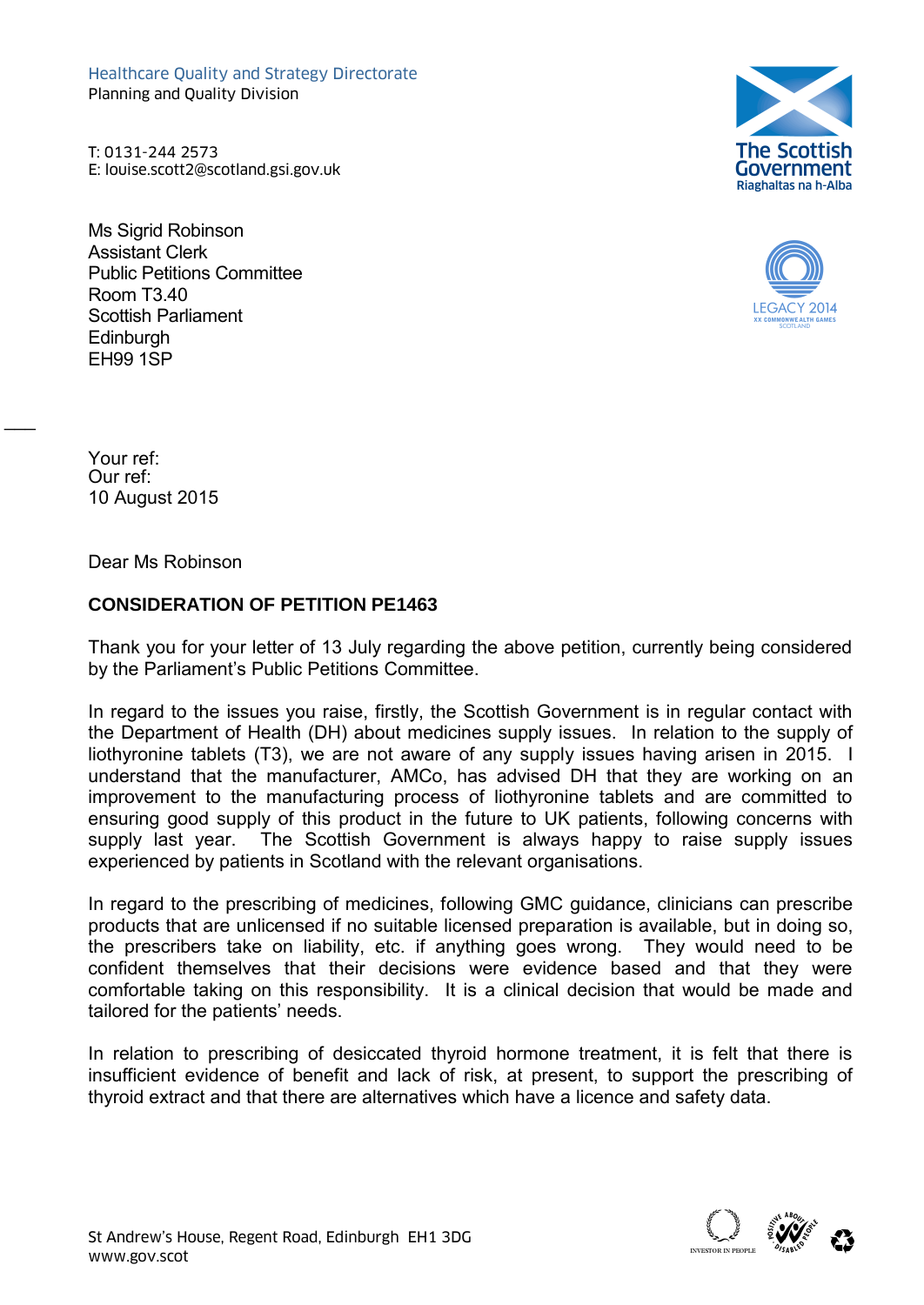The British Thyroid Association have published a position statement, which I attach, summarising the key points from the recently published American Thyroid Association (ATA) and European Thyroid Association (ETA) guidelines and makes recommendations on the management of primary hypothyroidism based on the current literature, review of the published positions of the ATA and ETA, and in line with best principles of good medical practice.

I hope you find this helpful.

Yours sincerely

# **LOUISE SCOTT**

Senior Policy Manager – Strategic Planning and Clinical Priorities Team

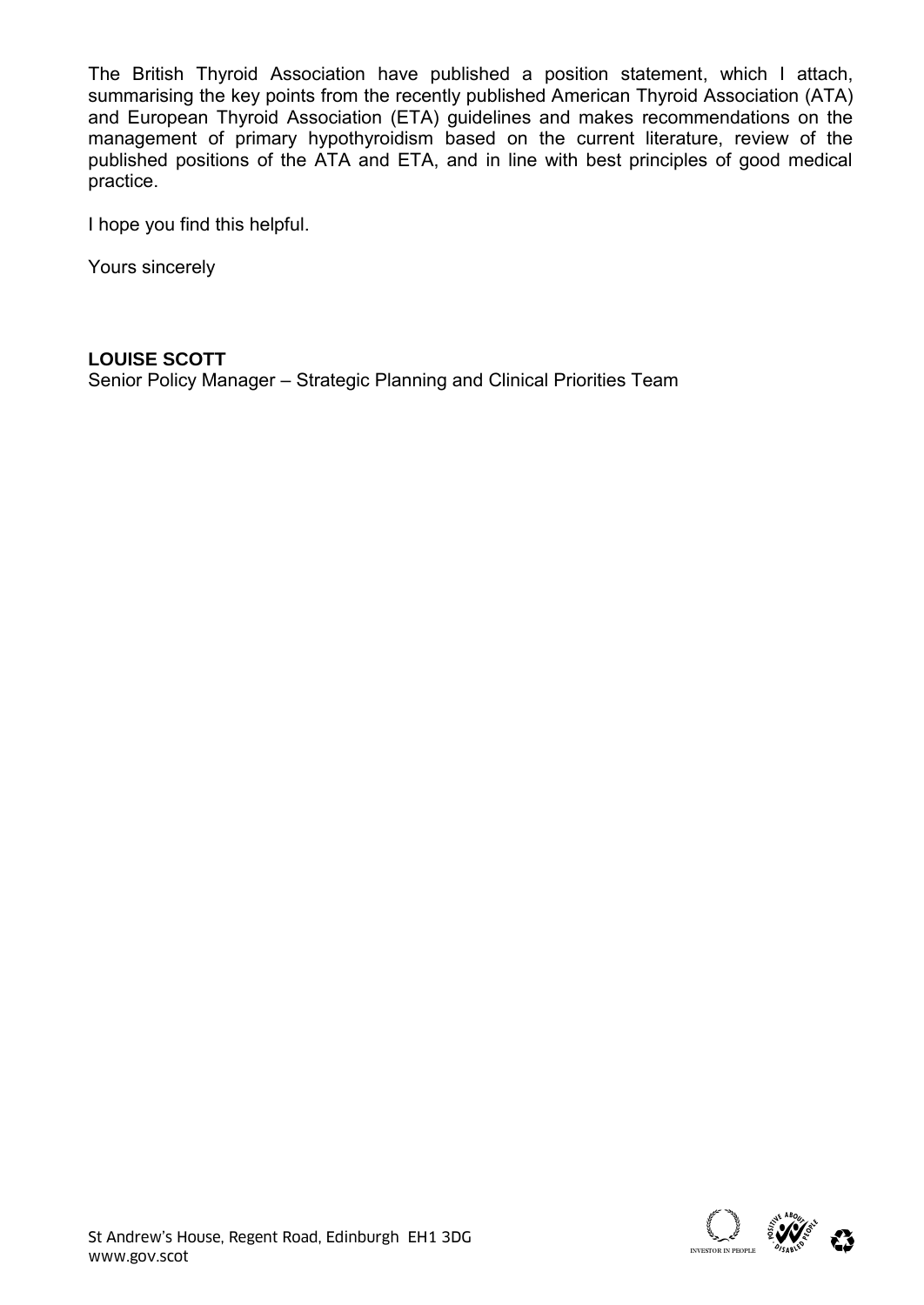## REQUESTED REVIEW

# Management of primary hypothyroidism: statement by the British Thyroid Association Executive Committee

Onyebuchi Okosieme\*, Jackie Gilbert†, Prakash Abraham‡, Kristien Boelaert§, Colin Dayan¶, Mark Gurnell\*\*, Graham Leese††, Christopher McCabe‡‡, Petros Perros§§, Vicki Smith‡‡, Graham Williams¶¶ and Mark Vanderpump\*\*\*

\*Medicine, Prince Charles Hospital, Merthyr Tydfil, †Endocrinology, King's College Hospital, London, ‡Endocrinology, Aberdeen Royal Infirmary, Aberdeen, §Division of Medical Sciences, University of Birmingham, Birmingham, ¶Centre for Endocrine and Diabetes Sciences, Cardiff University, Cardiff, \*\*Endocrinology, Institute of Metabolic Science, Addenbrooke's Hospital, Cambridge, ††Medical Research Institute, University of Dundee, Dundee, ‡‡College of Medical and Dental Sciences, University of Birmingham, Birmingham, §§Endocrinology, Royal Victoria Infirmary, Newcastle, ¶¶Molecular Endocrinology Group, Department of Medicine, Imperial College London, London, and \*\*\*Endocrinology, Royal Free London NHS Foundation Trust, London, UK

#### Summary

The management of primary hypothyroidism with levothyroxine (L-T4) is simple, effective and safe, and most patients report improved well-being on initiation of treatment. However, a proportion of individuals continue to suffer with symptoms despite achieving adequate biochemical correction. The management of such individuals has been the subject of controversy and of considerable public interest. The American Thyroid Association (ATA) and the European Thyroid Association (ETA) have recently published guidelines on the diagnosis and management of hypothyroidism. These guidelines have been based on extensive reviews of the medical literature and include sections on the role of combination therapy with L-T4 and liothyronine (L-T3) in individuals who are persistently dissatisfied with L-T4 therapy. This position statement by the British Thyroid Association (BTA) summarises the key points in these guidelines and makes recommendations on the management of primary hypothyroidism based on the current literature, review of the published positions of the ETA and ATA, and in line with best principles of good medical practice. The statement is endorsed by the Association of Clinical Biochemistry, (ACB), British Thyroid Foundation, (BTF), Royal College of Physicians (RCP) and Society for Endocrinology (SFE).

(Received 30 April 2015; returned for revision 18 May 2015; accepted 18 May 2015)

#### Background

Primary hypothyroidism is an insidious condition with a significant morbidity and often subtle and nonspecific symptoms and clinical signs.1,2 The earliest biochemical abnormality is an increase in serum thyroid-stimulating hormone (thyrotrophin) (TSH) concentration associated with normal serum free thyroxine (T4) and triiodothyronine (T3) concentrations (subclinical hypothyroidism), followed by a decrease in serum free T4 concentration, at which stage, most patients have symptoms and benefit from treatment (overt hypothyroidism).<sup>1-3</sup> In the UK, the prevalence of spontaneous hypothyroidism is between 1% and 2%, and it is more common in older women and ten times more common in women than in men.<sup>4,5</sup> The cause is either chronic autoimmune disease [atrophic autoimmune thyroiditis or goitrous autoimmune thyroiditis (Hashimoto's thyroiditis)] or destructive treatment for hyperthyroidism with either radioiodine or surgery which may account for up to one-third of cases of hypothyroidism in the community.<sup>6</sup> Less frequent causes include surgery and radioiodine ablation for benign nodular thyroid disease and thyroid cancer, external beam irradiation of malignant tumours of the head and neck and drugs including lithium, amiodarone and interferon.<sup>1</sup> Congenital hypothyroidism affects about one newborn in 3500-4000 births.<sup>7</sup>

The term subclinical hypothyroidism describes the finding of a raised serum TSH but a normal free T4.<sup>3,8,9</sup> It represents a compensated state in which increased TSH output is required to maintain normal circulating thyroid hormone levels. An elevated serum TSH is a sensitive indicator of some degree of thyroid failure, and there is a clear inverse relationship with free T4 levels. The term implies that patients should be asymptomatic, although symptoms are difficult to assess, especially in patients in whom thyroid function tests have been checked because of nonspecific complaints such as tiredness. Subclinical hypothyroidism is common in studies of healthy people in the community and is found

Correspondence: Dr Mark Vanderpump, Department of Endocrinology, Royal Free London NHS Foundation Trust, Pond Street, London NW3 2QG, UK. Tel.: 0207 472 6280; E-mail: mark.vanderpump@nhs.net

Endorsed by the Association for Clinical Biochemistry and Laboratory Medicine, British Thyroid Foundation, Royal College of Physicians and the Society for Endocrinology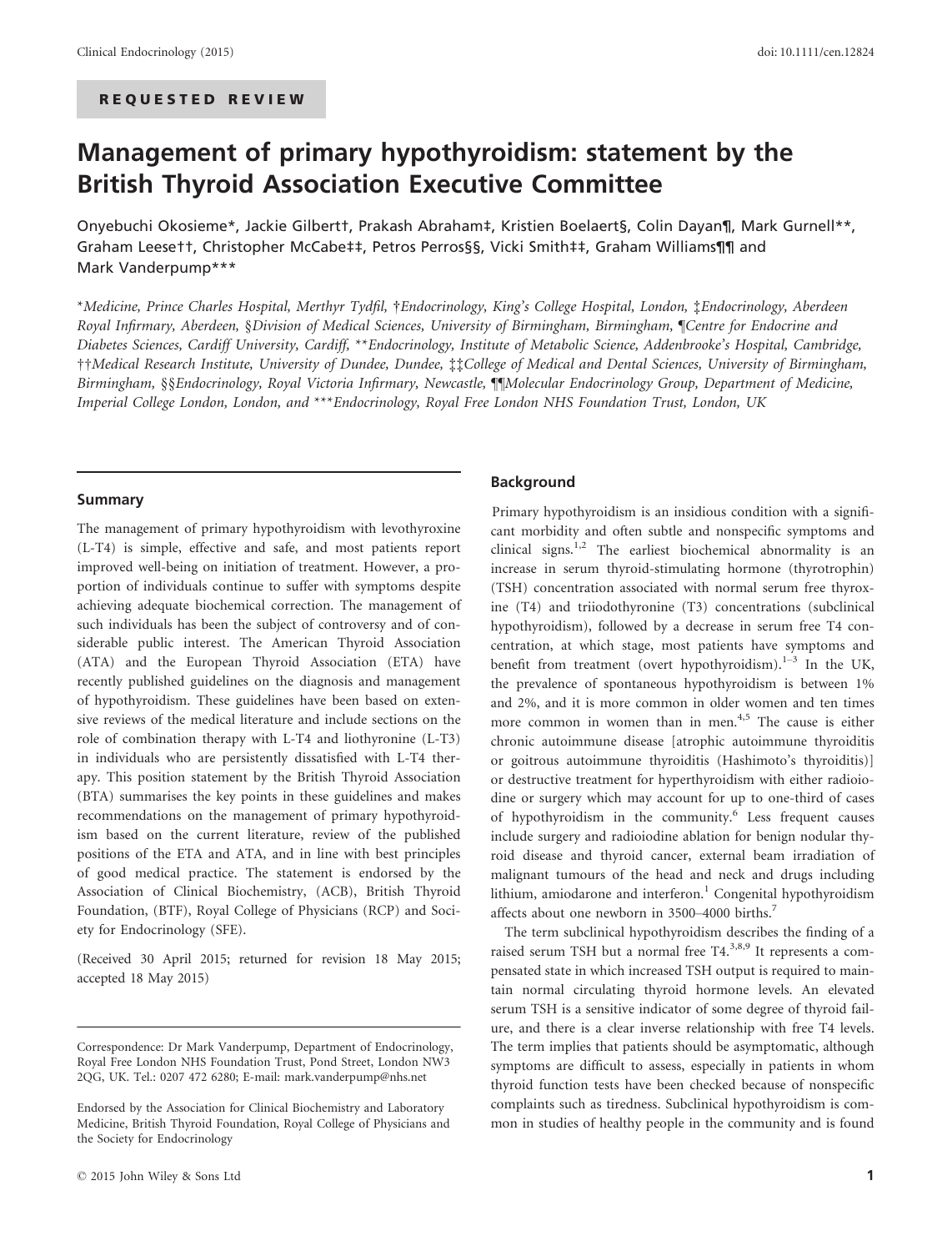in 5–10% of the population, being more common in women and increasing with age.<sup>9</sup> It can progress to overt hypothyroidism, particularly if antithyroid antibody positive.<sup>10</sup> In the community, the most common aetiology is chronic autoimmune thyroiditis.<sup>6</sup>

There has been a growing controversy about the upper limit of the reference range for serum TSH.<sup>11,12</sup> Reference ranges are derived from a reference population that comprises a large group of subjects who do not have thyroid disease and are otherwise well. By convention, a reference range usually only comprises 95% of a reference population. Thus, 25% of 'normal' individuals will fall above the reference range and 25% will fall below the range. For serum TSH, the reference population shows a log normal distribution and has a diurnal variation with the reference range in thyroid disease free individuals typically cited as between 0.4 and 4.0 mU/l.<sup>8</sup> The reference range varies in different ethnic communities, pregnancy and by age. $^{13}$  It has been reported that serum TSH distribution progressively shifts towards higher concentration with age.<sup>13</sup> Studies addressing the relationship between symptoms suggestive of thyroid hormone deficiency and the biochemical finding of subclinical hypothyroidism have produced conflicting results.<sup>3</sup> It is recognized that up to one-quarter of the healthy normal population may have 'hypothyroid' symptoms such as lethargy and weight gain.<sup>14</sup> The evidence for benefit in randomized controlled trials of thyroid hormone treatment in subclinical hypothyroidism is inconsistent and further studies are needed.<sup>3,15</sup> Although epidemiological studies have shown an association between subclinical hypothyroidism and coronary heart disease in younger people  $(<65$  years)<sup>16</sup> or those with high TSH (>10 mU/l),<sup>17</sup> recent evidence suggests that in older people, higher serum TSH and lower free T4 concentrations within the euthyroid range are associated with lower risk of multiple adverse events including mortality.<sup>18</sup> In neonates and children, pregnancy, or in women trying to conceive, a mildly increased serum TSH should always be treated as mild thyroid failure which is associated with adverse outcomes for both mother and foetus.<sup>19</sup>

In England, 3% of people are prescribed synthetic  $L-T4^{20}$  with the goal of therapy being to restore patient well-being and normalize serum TSH levels.<sup>21</sup> Most patients respond satisfactorily, but a minority of treated individuals experience persistent symptoms despite adequate biochemical correction.<sup>22</sup> The care of such individuals is challenging and remains the subject of considerable public interest.<sup>23</sup> Although some nonmainstream practitioners advocate the use of alternative thyroid therapies including liothyronine (L-T3) and thyroid extracts, combination therapy with L-T4 and L-T3 is also prescribed by accredited specialists. In the United States, 36% of endocrinologists report that they would give L-T3 to patients with hypothyroidism with persistent symptoms and normal biochemical thyroid status.<sup>24</sup>

In 2008, the Royal College of Physicians (RCP) issued a position statement on the diagnosis and management of primary hypothyroidism endorsed by various professional bodies, namely the British Thyroid Association (BTA), the British Thyroid Foundation (BTF), the Association for Clinical Biochemistry and Laboratory Medicine (ACB), the British Society of Paediatric Endocrinology and Diabetes (BSPED), the Society

for Endocrinology (SFE) and the Royal College of General Practitioners (RCGP).<sup>25</sup> This RCP statement, updated in 2011, did not support the use of thyroid extracts or L-T3 in the treatment of hypothyroidism and recommended that L-T3 'should be reserved for use by accredited endocrinologists in individual patients'.<sup>25</sup>

More recently, the European Thyroid Association (ETA) published guidelines on the use of L-T4/L-T3 combination therapy in primary hypothyroidism<sup>26</sup> and subsequently, the American Thyroid Association  $(ATA)^{27}$  and the Latin America Thyroid Society  $(LATS)^{28}$  have released their own separate hypothyroidism treatment guidelines. These international guidelines have generated further interest in the role of L-T3 in hypothyroidism and have been interpreted in some quarters as representing a departure from the earlier UK RCP position.<sup>29</sup>

It is recognized that clinicians must be committed to delivering individualized patient-centred care and shared decision-making in all patients with primary hypothyroidism. This report summarizes the key points in the ETA and ATA guidelines and contains a statement on the management of primary hypothyroidism written by the BTA and endorsed by the ACB, BTF, RCP and SFE based on the current evidence and international guidelines.

#### Methods

The current statement serves to update the previous 2008 and 2011 RCP joint position statements on the diagnosis and management of primary hypothyroidism. We have focused on patients with primary hypothyroidism and have not addressed in detail the care of subgroups such as pregnant women, patients treated for thyroid cancer or secondary hypothyroidism. Excellent guidelines for the management of these other conditions are available elsewhere. The statement is intended to provide concise guidance for primary care practitioners, hospital physicians, clinical biochemists and endocrinologists involved in caring for patients with hypothyroidism. A plain English summary of the guidelines will be made available for patients and interested members of the public on the websites of the BTA and BTF.

The statement has been developed following consultation within the BTA and with relevant stakeholder groups. All authors are members of the BTA executive committee with expertise in thyroid disease management and research. An initial face-to-face meeting was held in December 2014 by committee members, during which the scope and remit of the proposed position statement was decided. Following this, individual reviewers undertook a primary review that addressed key clinical questions relating to the diagnosis, indications, monitoring, therapeutic choice and treatment targets in the management of hypothyroidism. The primary reviewers examined the recent hypothyroidism guidelines of the ATA and ETA including original research informing these guidelines that were considered relevant to the remit of the current position statement. Furthermore, a systematic search of PubMed was undertaken, and additional references were sourced through references of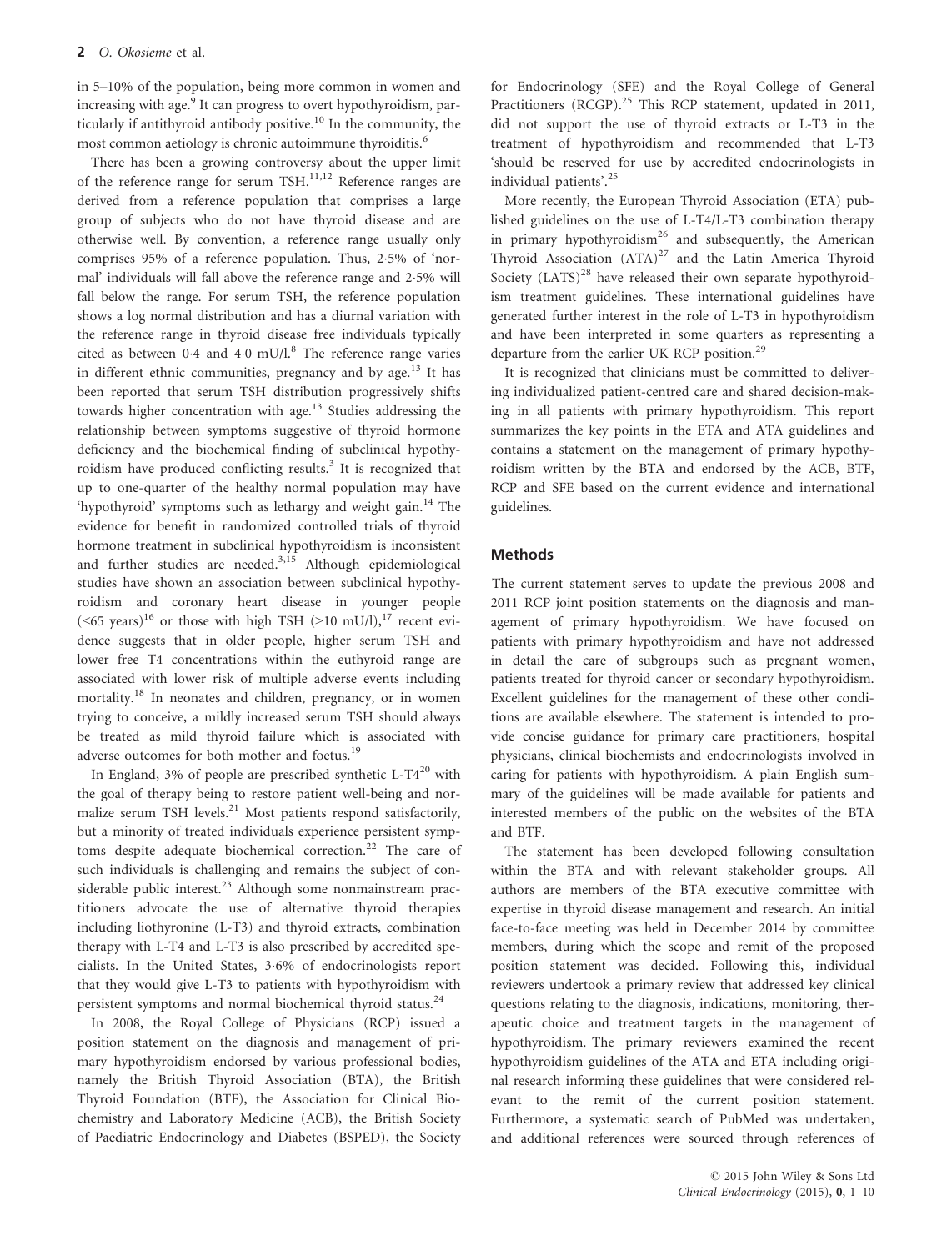individual articles. An initial draft was sent out to consultation by email to executive and senior members of the BTA who revised the original draft. Consensus on recommendations was reached through discussions. Wider consultations were then held with representatives of the SFE, ACB and RCP, as well as with the BTF, the patient support charity for thyroid disorders. The document was finalized following feedback from each of these bodies, and agreement from all authors was reached on the final statement. No external funding was received, either by the BTA or by individual members, for the development of this statement, and all conflict of interests are declared.

In addition to the statement, we have summarized the relevant recommendations from the ATA and ETA guidelines relating to the diagnosis and management of primary hypothyroidism. These recommendations are grouped into themes each addressing a specific clinical question. The strength of the recommendations and the quality of the evidence supporting these recommendations are included as judged by the authors of the original guidelines. Recommendations made in the BTA statement are also rated as strong (1) or weak recommendations (2) and the quality of evidence rated as high  $(++)$ , moderate  $(+0)$ , low  $(+00)$  or insufficient  $(000)$  according to the GRADE system classification for clinical practice recommendations.<sup>30,31</sup>

#### Summary of ETA and ATA guidelines

The key recommendations are summarized in Tables 1–10, and each Table addresses a relevant question reviewed in either or both guidelines.

• L-T4 is the treatment of choice in hypothyroidism. The goal of therapy is to restore physical and psychological wellbeing and normalize serum TSH (Table 1).

• The adequacy of therapy should be determined both by clinical and biochemical assessment, and undertreatment and overtreatment should be avoided due to their detrimental health effects (Table 2).

• There is insufficient evidence to recommend monitoring serum T3 as a therapeutic target in hypothyroidism (Table 3).

• A proportion of patients on L-T4 therapy have persistent symptoms despite normal serum TSH levels. Such symptoms should be acknowledged and alternative aetiologies sought (Table 4).

• There is insufficient evidence that combination therapy with L-T4 and L-T3 therapy is superior to L-T4 monotherapy (Table 5).

• L-T4/L-T3 therapy may be considered as an 'experimental approach' in compliant L-T4-treated hypothyroid patients who have persistent complaints despite reference range serum TSH values, provided they have received adequate chronic disease support and associated autoimmune diseases have been ruled out (ETA) (Table 5–6). There is currently insufficient evidence to support the routine use of such a trial of L-T4 and L-T3 outside a 'formal clinical trial or N of 1 trial' (ATA) (Table 5).

• Thyroid hormone therapy is not recommended in euthyroid individuals with (i) suggestive symptoms of hypothyroidism, (ii) obesity, (iii) depression or (iv) urticaria (Table 7).

• The routine use of thyroid extracts, L-T3 monotherapy, compounded thyroid hormones, iodine containing preparations, dietary supplementation, nutraceuticals and over the counter

| Question                                                                                                                                                          | Guideline  | Recommendation                                                                                                                                                                                                                                                                                                                                                                                                                                          | Strength/<br>Evidence |
|-------------------------------------------------------------------------------------------------------------------------------------------------------------------|------------|---------------------------------------------------------------------------------------------------------------------------------------------------------------------------------------------------------------------------------------------------------------------------------------------------------------------------------------------------------------------------------------------------------------------------------------------------------|-----------------------|
| Why is L-T4 monotherapy considered to be<br>the standard of care for hypothyroidism?                                                                              | <b>ATA</b> | L-T4 is recommended as the preparation of choice for the treatment<br>of hypothyroidism due to its efficacy in resolving the symptoms of<br>hypothyroidism, long-term experience of its benefits, favourable<br>side effect profile, ease of administration, good intestinal<br>absorption, long serum half-life and low cost                                                                                                                           | $1/++0$               |
| What are the clinical and biochemical goals for<br>L-T4 replacement in primary<br>hypothyroidism?                                                                 | <b>ATA</b> | L-T4 replacement therapy has three main goals. These are (i) to<br>provide resolution of patients' symptoms and hypothyroid signs,<br>including biological and physiological markers of hypothyroidism,<br>(ii) to achieve normalization of serum TSH with improvement in<br>thyroid hormone concentrations and (iii) to avoid overtreatment<br>(iatrogenic thyrotoxicosis), especially in the elderly                                                  | $1/++0$               |
| Are clinical parameters such as cold sensitivity<br>and dry skin useful by themselves for<br>assessing adequacy of L-T4 replacement in<br>primary hypothyroidism? | <b>ATA</b> | Although it may be helpful to follow changes in clinical symptoms<br>longitudinally in patients treated for hypothyroidism, symptoms<br>alone lack sensitivity and specificity and therefore are not<br>recommended for judging adequacy of replacement in the absence<br>of biochemical assessment. Therefore, symptoms should be<br>followed, but considered in the context of serum TSH values,<br>relevant comorbidities and other potential causes | $1/+00$               |
| Are tissue markers of thyroid hormone action<br>helpful in determining the adequacy of L-T4<br>replacement in primary hypothyroidism?                             | <b>ATA</b> | Tissue biomarkers of thyroid hormone action are not recommended<br>for routine clinical use, outside of the research setting, as these<br>parameters are not sensitive, specific, readily available or<br>standardized                                                                                                                                                                                                                                  | $2/+00$               |

Table 1. Choice of therapy and therapeutic targets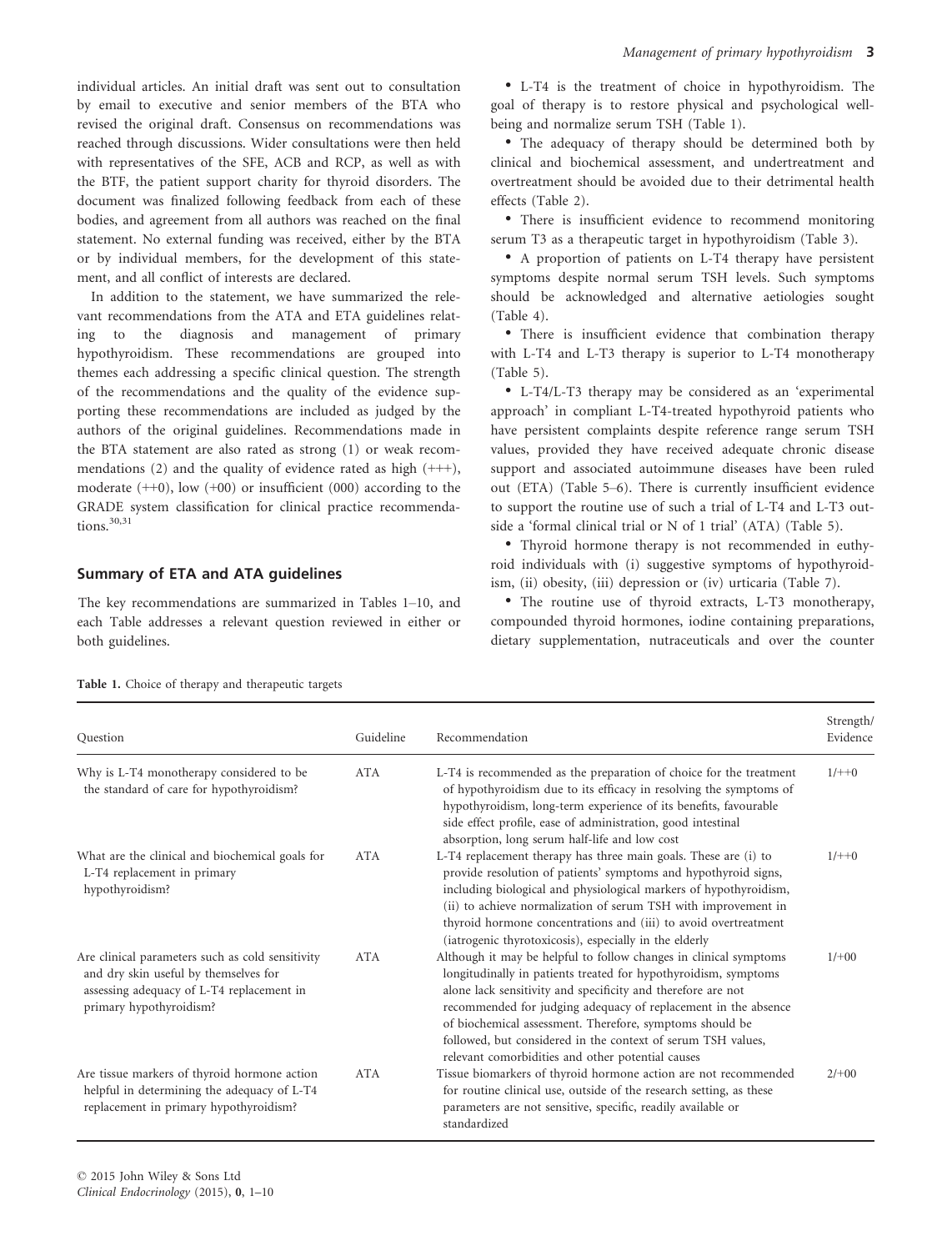#### 4 O. Okosieme et al.

|  |  |  |  | Table 2. Effects of inadequate or excess L-T4 Therapy |  |  |  |  |
|--|--|--|--|-------------------------------------------------------|--|--|--|--|
|--|--|--|--|-------------------------------------------------------|--|--|--|--|

| Question                                                          | Guideline  | Recommendation                                                                                                                                                                                                                                                                                                                                            | Strength/Evidence |
|-------------------------------------------------------------------|------------|-----------------------------------------------------------------------------------------------------------------------------------------------------------------------------------------------------------------------------------------------------------------------------------------------------------------------------------------------------------|-------------------|
| What are the potential deleterious<br>effects of excessive L-T4?  | ATA        | The deleterious health effects of iatrogenic thyrotoxicosis include<br>atrial fibrillation and osteoporosis. Because of these effects, we<br>recommend avoiding thyroid hormone excess and subnormal<br>serum TSH values, particularly serum TSH values below 0.1 mU/L,<br>especially in older persons and postmenopausal women                           | $1/++0$           |
| What are the potential deleterious<br>effects of inadequate L-T4? | <b>ATA</b> | The adverse effects of thyroid hormone deficiency include<br>detrimental effects on the serum lipid profile and progression of<br>cardiovascular disease. We recommend that patients with overt<br>hypothyroidism be treated with doses of L-T4 that are adequate to<br>normalize serum TSH, in order to reduce to eliminate these<br>undesirable effects | $1/++0$           |

|  |  |  |  |  |  |  |  |  | Table 3. Role of serum free T3 in the management of hypothyroidism |  |  |  |  |  |  |
|--|--|--|--|--|--|--|--|--|--------------------------------------------------------------------|--|--|--|--|--|--|
|--|--|--|--|--|--|--|--|--|--------------------------------------------------------------------|--|--|--|--|--|--|

| Question                                                                                                                                                                                                                                                     | Guideline  | Recommendation                                                                                                                                                                                                                                                                                                        | Strength/<br>Evidence |
|--------------------------------------------------------------------------------------------------------------------------------------------------------------------------------------------------------------------------------------------------------------|------------|-----------------------------------------------------------------------------------------------------------------------------------------------------------------------------------------------------------------------------------------------------------------------------------------------------------------------|-----------------------|
| Are variations in serum T <sub>3</sub> concentrations within the<br>reference range of physiological or clinical<br>significance? In addition, are mildly low serum T3<br>concentrations of clinical significance?                                           | <b>ATA</b> | The significance of perturbations in serum T3 concentrations within<br>the reference range, or of mildly low serum T3, is unknown                                                                                                                                                                                     | <b>SS</b>             |
| Does L-T4 therapy that returns the serum TSH levels<br>of hypothyroid patients to the reference range also<br>result in normalization of their serum T3 levels?                                                                                              | <b>ATA</b> | Patients with hypothyroidism treated with L-T4 to achieve normal<br>serum TSH values may have serum T3 concentrations that are at<br>the lower end of the reference range, or even below the reference<br>range. The clinical significance of this is unknown                                                         | <b>SS</b>             |
| Should L-T4 therapy for hypothyroidism, particularly<br>in specific subgroups such as those with obesity,<br>depression, dyslipidaemia, or who are athyreotic, be<br>targeted to achieve high-normal serum free T3 levels<br>or low-normal serum TSH levels? | ATA        | There is insufficient evidence of benefit to recommend that<br>treatment with L-T4 be targeted to achieve low-normal serum TSH<br>values or high-normal serum T3 values in patients with<br>hypothyroidism, including those who are overweight, or those who<br>have depression, dyslipidaemia, or who are athyreotic | $1/++0$               |
| Is there evidence of discordance between the thyroid<br>hormone status of different tissues and the serum<br>TSH concentration?                                                                                                                              | ATA        | There are specific instances in which there appears to be discordance<br>between the thyroid status of the pituitary gland, as reflected by the<br>serum TSH, and the thyroid status of other tissues as indicated by<br>various biomarkers. The clinical significance of this is not known                           | SS                    |

SS, Summary statement where formal clinical recommendation is not feasible because of sparse evidence.

preparations are not recommended in the management of hypothyroidism (Table 8).

• Genetic characterization for deiodinase gene polymorphisms is not recommended as a guide to the use of combination L-T3 and L-T4 therapy in hypothyroidism (Table 9).

• Clinicians treating patients with hypothyroidism have an ethical obligation to avoid potential harmful therapies without proven benefits. The balance of clinical evidence regarding the efficacy of monotherapy vs combination therapy calls for further well-designed randomized controlled trials (Table 10).

#### **Commentary**

The ETA and ATA guidelines differ in scope although the key recommendations on the diagnosis and management of hypothyroidism are comparable. The ATA guidelines comprehensively address the management of hypothyroidism and include sections on inhospital management, secondary hypothyroidism, the use of thyroid hormone analogues, and ethical considerations for clinicians and researchers. The ETA document on the other hand focuses specifically on the use of combination therapy and includes carefully considered suggestions for prescribing L-T3 in practice.

Both guidelines strongly recommend that L-T4 remains the therapy of choice in hypothyroidism and do not support the routine use of L-T4/L-T3 combination therapy due to insufficient evidence from controlled trials, lack of long-term L-T3 safety data, and unavailability of L-T3 formulations that mirror natural physiology.

A key feature of both guidelines is the acknowledgement of the subset of L-T4-treated patients who suffer persistent symptoms despite adequate biochemical thyroid status. However, while both guidelines agree that a trial of L-T3 may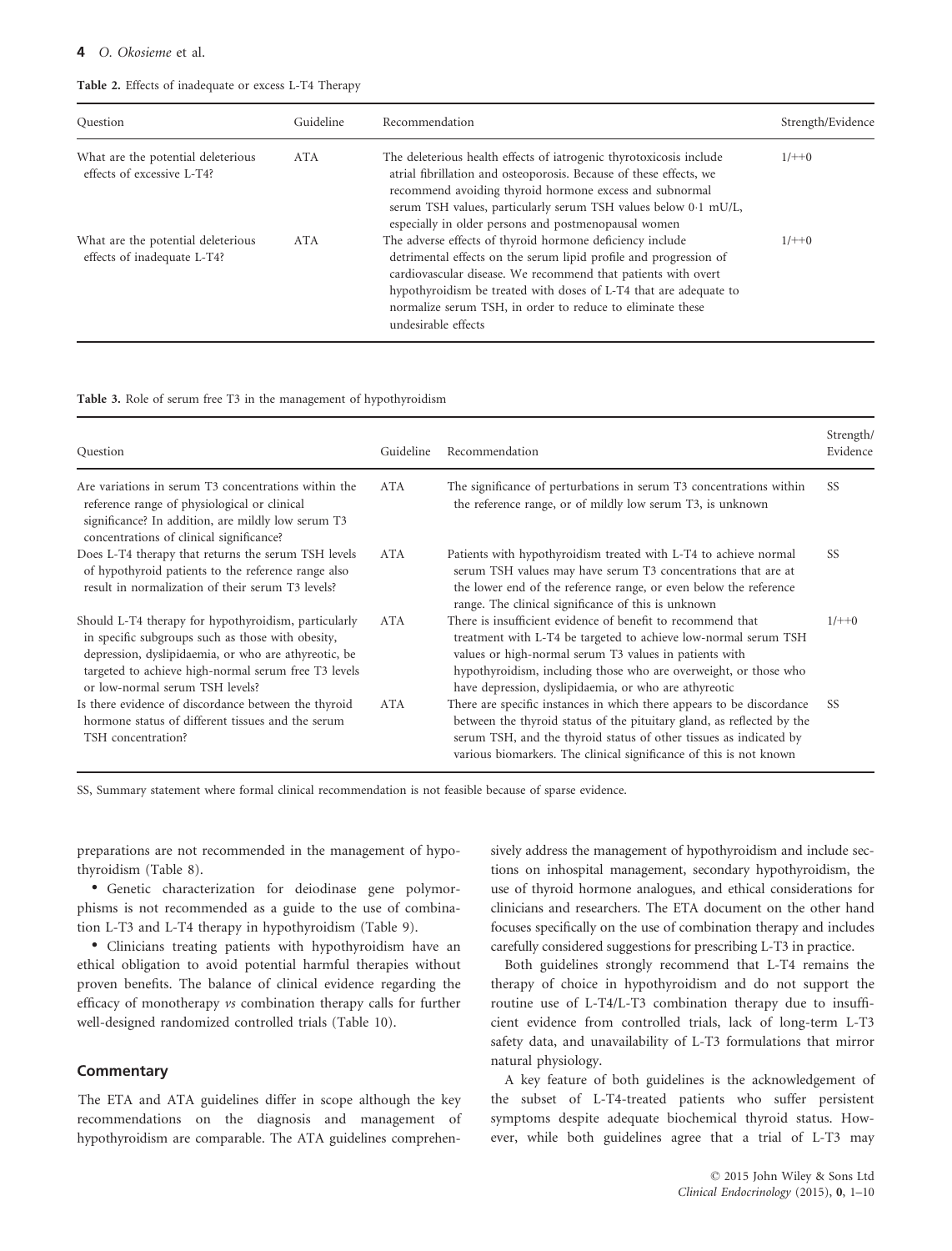#### Table 4. Patient satisfaction with L-T4 therapy

| Question                                                                                                                                                                                                                                                 | Guideline  | Recommendation                                                                                                                                                                                                                                                                                                                                                                                                                                                                                                                                                                                                                                                                                                                                                                                     | Strength/<br>Evidence |  |  |  |
|----------------------------------------------------------------------------------------------------------------------------------------------------------------------------------------------------------------------------------------------------------|------------|----------------------------------------------------------------------------------------------------------------------------------------------------------------------------------------------------------------------------------------------------------------------------------------------------------------------------------------------------------------------------------------------------------------------------------------------------------------------------------------------------------------------------------------------------------------------------------------------------------------------------------------------------------------------------------------------------------------------------------------------------------------------------------------------------|-----------------------|--|--|--|
| Is there an unmet need in L-T4-treated<br>patients<br>with hypothyroidism?                                                                                                                                                                               | <b>ETA</b> | In L-T4-treated hypothyroid patients with normal serum TSH values,<br>psychological distress, impaired wellbeing and cognitive disturbances<br>occur more often than in controls.                                                                                                                                                                                                                                                                                                                                                                                                                                                                                                                                                                                                                  |                       |  |  |  |
|                                                                                                                                                                                                                                                          |            | Data suggest that 5-10% of L-T4-treated hypothyroid patients with<br>normal serum TSH have persistent symptoms which can be related to<br>the disease and L-T4 therapy                                                                                                                                                                                                                                                                                                                                                                                                                                                                                                                                                                                                                             | $2/+00$               |  |  |  |
| Is there a biological rationale for persistent<br>complaints in L-T4-treated hypothyroid<br>patients?                                                                                                                                                    | <b>ETA</b> | Suggested explanations for persistent symptoms in L-T4-treated<br>hypothyroid patients despite normalization of serum TSH, include<br>awareness of a chronic disease, presence of associated autoimmune<br>diseases, thyroid autoimmunity per se (independent of thyroid<br>function), and inadequacy of L-T4 treatment to restore physiological<br>T4 and T3 concentrations in serum and tissues                                                                                                                                                                                                                                                                                                                                                                                                  | $2/+00$               |  |  |  |
| What approach should be taken in patients<br>treated for hypothyroidism who have normal<br>serum TSH values but still have unresolved<br>symptoms?                                                                                                       | <b>ATA</b> | A minority of patients with hypothyroidism, but normal serum TSH<br>values, may perceive a suboptimal health status of unclear aetiology.<br>Acknowledgement of the patients' symptoms and evaluation for<br>alternative causes is recommended in such cases. Future research into<br>whether there are subgroups of the population being treated for<br>hypothyroidism who might benefit from combination therapy should<br>be encouraged                                                                                                                                                                                                                                                                                                                                                         | $2/+00$               |  |  |  |
| What tools may be useful in the clinical or<br>research setting, to measure the impact of L-<br>T4 replacement for primary hypothyroidism<br>on patients' physical or psychological well-<br>being, treatment satisfaction, or treatment<br>preferences? | <b>ATA</b> | Of the established instruments used to measure hypothyroid symptoms,<br>data are lacking regarding their sensitivity and specificity in the<br>'everyday' clinical setting to recommend their routine clinical use.<br>Further studies are needed to determine whether and how to combine<br>general psychological screening instruments, hypothyroidism-specific<br>tools, and laboratory assessment of thyroid function to measure the<br>impact of L-T4 replacement therapy on psychological well-being,<br>treatment satisfaction and preference in clinical practice.<br>A combination of general instruments, combined with<br>hypothyroidism-specific tools, may be the most effective way to<br>examine psychological well-being in the L-T4-treated population in the<br>research setting | $1/++0$               |  |  |  |

occasionally be indicated in such patients, there are significant differences between the guidelines in the implementation of such a trial.

The ETA would consider a carefully monitored experimental trial of L-T3 if symptoms persist after comorbid conditions have been excluded. Such a trial should be conducted under specialist supervision, be reassessed after a period of 3 months and preferably include objective evaluations of response with standardized quality of life tools.

The ATA goes further by insisting that any such trial must be rigorously implemented, either as part of a clinical trial or N of 1 trial, with formal ethical and governance approvals. In addition, the ATA highlights the ethical and legal obligations inherent on clinicians managing hypothyroidism including the responsibility to avoid potentially harmful therapies without proven advantage over existing therapies. The authors further assert that the balance of clinical evidence on the benefits of combination therapy over L-T4 monotherapy would demand that further randomized controlled trials are indicated.

The 2011 RCP statement concluded that L-T3 'should be reserved for use by accredited endocrinologists in individual patients' but did not specifically address management strategies for L-T4-treated patients with persistent symptoms after nonthyroid causes are excluded. Thus, the current ETA and ATA guidelines can be seen as an addition rather than a departure from this position.

#### **Statement**

Based on the current literature and following review of the published positions of the ETA and ATA, and in line with the best principles of good medical practice, the BTA, ACB, BTF, RCP and SFE have agreed the following statement:

1 It is important that high-quality, unbiased, evidence-based information about hypothyroidism is made available to patients and the public. We recognize the need to engage with patients and promote more research in hypothyroidism.

2 The diagnosis of primary hypothyroidism is based on clinical features of hypothyroidism supported by biochemical evidence that is elevated serum TSH together with low free T4 (overt hypothyroidism) or normal free T4 (subclinical hypothyroidism). Primary hypothyroidism should not be diagnosed in individuals with normal serum TSH who otherwise have intact pituitary function (1/++0).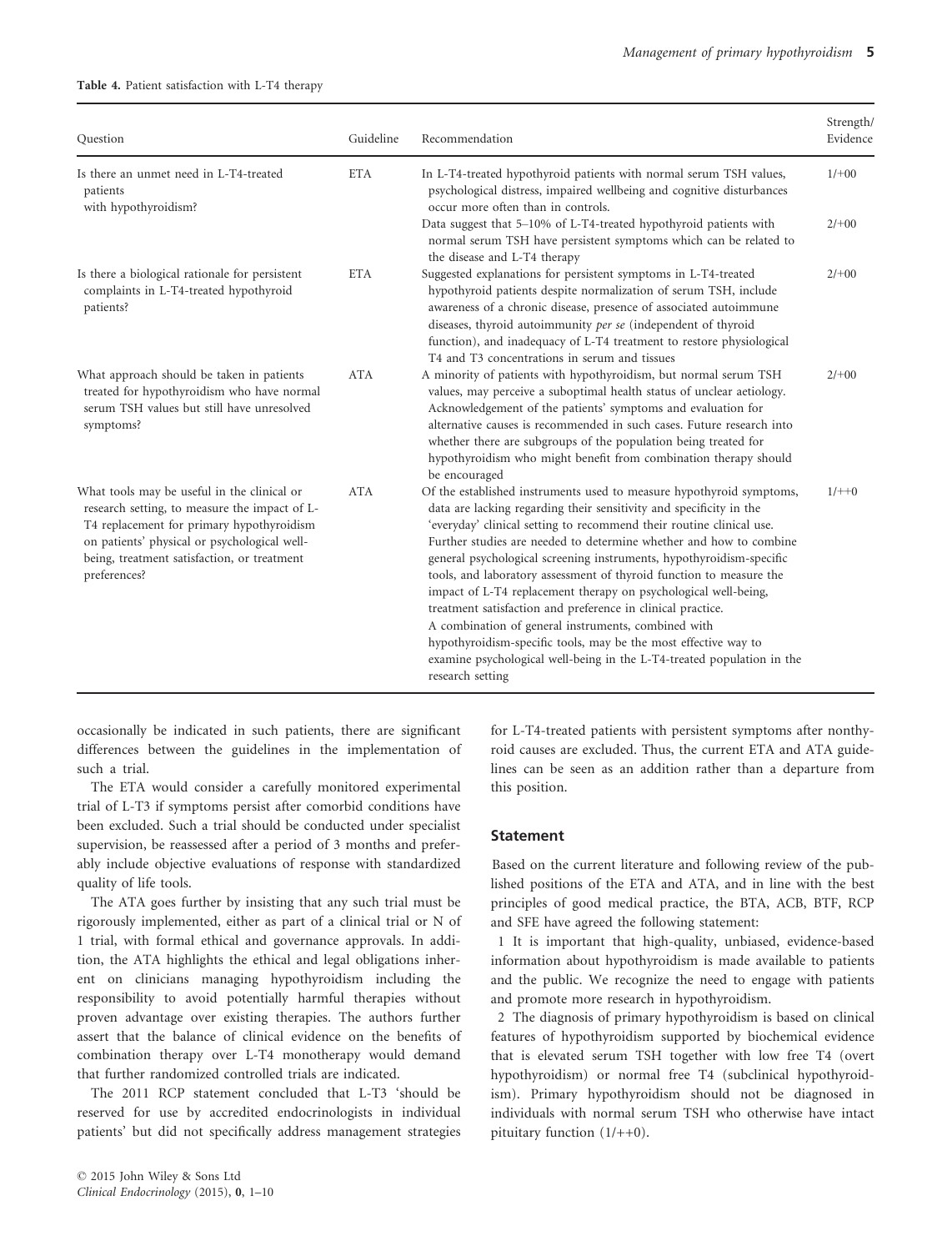#### 6 O. Okosieme et al.

#### Table 5. Combination therapy with L-T4 and L-T3

| Ouestion                                                                                                                                                           | Guideline  | Recommendation                                                                                                                                                                                                                                                                                                                                                                                                                                                                                                                              | Strength/<br>Evidence |
|--------------------------------------------------------------------------------------------------------------------------------------------------------------------|------------|---------------------------------------------------------------------------------------------------------------------------------------------------------------------------------------------------------------------------------------------------------------------------------------------------------------------------------------------------------------------------------------------------------------------------------------------------------------------------------------------------------------------------------------------|-----------------------|
| Is combination therapy with L-T4 and L-T3<br>superior to L-T4 monotherapy in the                                                                                   | <b>ETA</b> | Insufficient evidence that $L-T4 + L-T3$ combination therapy is superior<br>to L-T4 monotherapy                                                                                                                                                                                                                                                                                                                                                                                                                                             | $1/++0$               |
| management of hypothyroidism?                                                                                                                                      |            | L-T4 monotherapy remains the standard treatment of hypothyroidism                                                                                                                                                                                                                                                                                                                                                                                                                                                                           | $1/+++$               |
|                                                                                                                                                                    | <b>ATA</b> | There is no consistently strong evidence of superiority of combination<br>therapy over monotherapy with L-T4. Therefore, we recommend<br>against the routine use of combination treatment with L-T4 and L-T3<br>as a form of thyroid replacement therapy in patients with primary<br>hypothyroidism, based on conflicting results of benefits from<br>randomized controlled trials comparing this therapy to L-T4 therapy<br>alone and a paucity of long-term outcome data                                                                  | $2/++0$               |
| Is there a place for combination therapy with<br>L-T4 and L-T3 in patients who have<br>persistent symptoms despite serum TSH<br>values within the reference range? | <b>ETA</b> | Consider L-T4 and L-T3 as an experimental approach in compliant L-<br>T4-treated hypothyroid patients who have persistent complaints despite<br>serum TSH values within the reference range, provided they have<br>previously been given support to deal with the chronic nature of their<br>disease and associated autoimmune diseases have been ruled out<br>L-T4 and L-T3 are not recommended in pregnancy and in patients with                                                                                                          | $2/+00$<br>$2/+00$    |
|                                                                                                                                                                    |            | cardiac arrhythmias                                                                                                                                                                                                                                                                                                                                                                                                                                                                                                                         |                       |
|                                                                                                                                                                    |            | Discontinue L-T4 and L-T3 if no improvement after 3 months                                                                                                                                                                                                                                                                                                                                                                                                                                                                                  | $2/++0$               |
|                                                                                                                                                                    | <b>ATA</b> | For patients with primary hypothyroidism who feel unwell on L-T4<br>therapy alone (in the absence of an allergy to L-T4 constituents or an<br>abnormal serum TSH), there is currently insufficient evidence to<br>support the <i>routine</i> use of a trial of a combination of L-T4 and L-T3<br>therapy outside a formal clinical trial or N of 1 trial, due to<br>uncertainty in long-term risk benefit ratio of the treatment and<br>uncertainty as to the optimal definition of a successful trial to guide<br>clinical decision-making | 000                   |

Table 6. Dose, administration and monitoring of L-T3 therapy

| Question                                                                                                         | Guideline  | Recommendation                                                                                                                                                                                                                     | Strength/<br>Evidence |
|------------------------------------------------------------------------------------------------------------------|------------|------------------------------------------------------------------------------------------------------------------------------------------------------------------------------------------------------------------------------------|-----------------------|
| What is the appropriate dose of L-T4 and L-T3?                                                                   | ETA        | Start L-T4+L-T3 at L-T4/L-T3 dose ratio between 13:1 and 20:1 by weight.<br>L-T4 can be given once daily, and the daily L-T3 dose should be divided (if                                                                            | $2/+00$<br>$2/+00$    |
| Which preparations can be used in L-T4 and<br>L-T3 combination therapy and how should<br>their use be monitored? | <b>ETA</b> | possible) in two doses, one before breakfast and the largest one before bed<br>Available combination preparations contain a L-T4/L-T3 dose ratio<br>lower than 13:1, so it is recommended to use separate L-T4 and L-T3<br>tablets | $1/+00$               |
|                                                                                                                  |            | L-T4+L-T3 should be monitored by thyroid function tests L-T4 and L-T3 in<br>blood samples<br>taken before the morning dose, aiming at normal serum TSH, free T4, free<br>T3 and free T4/free T3 ratio                              |                       |
|                                                                                                                  |            | If dose adjustment of L-T4+L-T3 combination therapy is necessary to<br>achieve a normal serum TSH, free T4, free T3 and free T4/free T3 ratio,<br>the dose                                                                         | $2/+00$               |
|                                                                                                                  |            | of one component, preferably L-T3, should be changed<br>L-T4 and L-T3 therapy should be supervised by accredited internists or<br>endocrinologists                                                                                 | $2/++0$               |

3 The evidence in favour of narrowing the serum TSH reference range is not convincing and cannot justify the large increase in the number of healthy people that would require investigation (1/++0).

4 A significant proportion of healthy subjects in the community have asymptomatic chronic autoimmune thyroiditis and a

significant proportion have subclinical hypothyroidism. Spontaneous recovery has been described in subjects with subclinical hypothyroidism. It is more likely in those with negative antithyroid antibodies and serum TSH levels less than 10 mU/l, and within the first 2 years after diagnosis. The higher the serum TSH value, the greater the likelihood of development of overt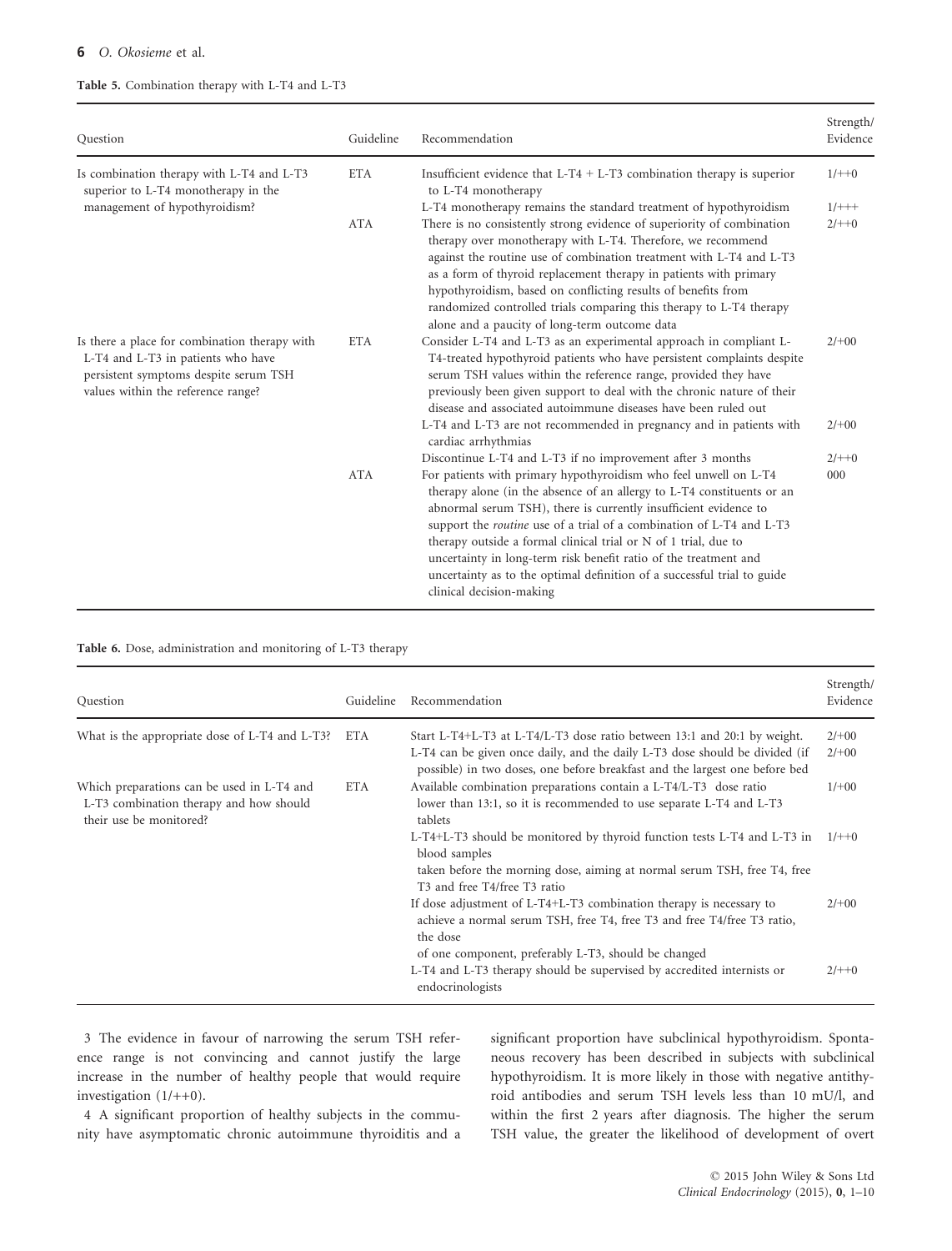| Question                                                                                                                                        | Guideline  | Recommendation                                                                                                                                                                                                                                                                                                                                                           | Strength/<br>Evidence |  |  |
|-------------------------------------------------------------------------------------------------------------------------------------------------|------------|--------------------------------------------------------------------------------------------------------------------------------------------------------------------------------------------------------------------------------------------------------------------------------------------------------------------------------------------------------------------------|-----------------------|--|--|
| Is there a role for the use of L-T4 to treat<br>biochemically euthyroid patients with<br>symptoms that overlap with those of<br>hypothyroidism? | <b>ATA</b> | Strongly recommend against the use of L-T4 treatment in patients who<br>have nonspecific symptoms and normal biochemical indices of thyroid<br>function, as no role exists for use of L-T4 in this situation                                                                                                                                                             | $1/+++$               |  |  |
| Is there a role for the use of L-T4 or L-T3<br>to treat euthyroid patients with<br>depression?                                                  | <b>ATA</b> | Recommend against the routine use of L-T4 for the treatment of<br>euthyroid individuals with depression, due to a paucity of controlled<br>data examining treatment efficacy in this setting                                                                                                                                                                             | $2/+00$               |  |  |
|                                                                                                                                                 |            | Although some uncontrolled and nonrandomized data exist concerning<br>successful use of L-T3 in euthyroid patients with depression, larger,<br>prospective randomized placebo controlled studies are needed to more<br>completely define the potential role of L-T3 in this condition,<br>balancing the risks and benefits of therapy to measurable clinical<br>outcomes |                       |  |  |
| Is there a role for the use of L-T4 or L-T3<br>to treat euthyroid patients with obesity?                                                        | <b>ATA</b> | Recommend against the treatment of obesity with L-T4 in euthyroid<br>individuals, due to a lack of treatment efficacy for this condition                                                                                                                                                                                                                                 |                       |  |  |
|                                                                                                                                                 |            | Recommend against the treatment of obesity with synthetic L-T3 due to<br>a lack of controlled data proving treatment efficacy for this indication                                                                                                                                                                                                                        | $1/+00$               |  |  |
| Is there a role for the use of L-T4 to treat<br>euthyroid patients with urticaria?                                                              | <b>ATA</b> | Recommend against the treatment of urticaria with L-T4 in euthyroid<br>individuals, due to a lack of treatment efficacy for this condition                                                                                                                                                                                                                               | $1/++0$               |  |  |

Table 8. Role of other therapies in hypothyroidism

| Ouestion                                                                                                                                                                                            | Guideline  | Recommendation                                                                                                                                                                                                                                                                                                                                                                                                                                                                                                                                                          | Strength/<br>Evidence |
|-----------------------------------------------------------------------------------------------------------------------------------------------------------------------------------------------------|------------|-------------------------------------------------------------------------------------------------------------------------------------------------------------------------------------------------------------------------------------------------------------------------------------------------------------------------------------------------------------------------------------------------------------------------------------------------------------------------------------------------------------------------------------------------------------------------|-----------------------|
| Is treatment with thyroid extracts superior<br>to treatment with L-T4 alone?                                                                                                                        | <b>ATA</b> | Although there is preliminary evidence from a short-duration study that<br>some patients may prefer treatment with extracts, high-quality<br>controlled long-term outcome data are lacking to document superiority<br>of this treatment compared to L-T4 therapy. Furthermore, there are<br>potential safety concerns related to the use of thyroid extracts, such as<br>the presence of supraphysiological serum T3 levels and a paucity of<br>long-term safety outcome data                                                                                           | $1/++0$               |
| Are there data regarding therapy with L-T3<br>alone, either as standard L-T3 or as<br>sustained release L-T3, that support the<br>use of L-T3 therapy alone for the<br>treatment of hypothyroidism? | <b>ATA</b> | Although short-term outcome data in hypothyroid patients suggest that<br>thrice daily synthetic L-T3 may be associated with beneficial effects on<br>parameters such as weight and lipids, longer term controlled clinical<br>trials using a longer acting form of L-T3 are needed, before considering<br>the endorsement of synthetic L-T3 therapy for routine clinical use                                                                                                                                                                                            | $1/++0$               |
| What is the recommendation regarding<br>therapy with compounded thyroid<br>hormones (either L-T4 or L-T3) for<br>treatment of hypothyroidism based on<br>current evidence?                          | <b>ATA</b> | Recommend against the routine use of compounded thyroid hormones<br>due to concerns about safety and potency and due to the lack of data<br>proving superiority to standard thyroid hormone preparations.<br>However, in the case of suspected allergy to an excipient of standard<br>thyroid hormone preparations that cannot be avoided with a change in<br>brand or dose formulation, including a trial of L-T4 gel capsules, it<br>may be reasonable to consider use of compounded products, although<br>a controlled study of this approach has not been published | $1/+00$               |
| Is there a role for the use of dietary<br>supplementation, nutraceuticals and over<br>the counter products in either<br>hypothyroid or euthyroid individuals?                                       | <b>ATA</b> | Recommend against the use of dietary supplements, nutraceuticals or<br>other over the counter products either in euthyroid individuals or as a<br>means of treating hypothyroidism. Particularly caution against the use<br>of pharmacologic doses of iodine because of the risk of thyrotoxicosis<br>and hypothyroidism in those with intact thyroid glands susceptible to<br>becoming further dysregulated because of underlying thyroid pathology                                                                                                                    | $1/+00$               |

hypothyroidism in subjects with chronic autoimmune thyroiditis.

5 Synthetic L-T4 remains the treatment of choice in hypothyroidism with the aim of therapy being to restore physical and

psychological well-being while maintaining normal laboratory reference range serum TSH levels (1/++0). After initiation of therapy, TSH should be monitored 6–8 weekly and the dose of L-T4 should be adjusted until a stable TSH is achieved, after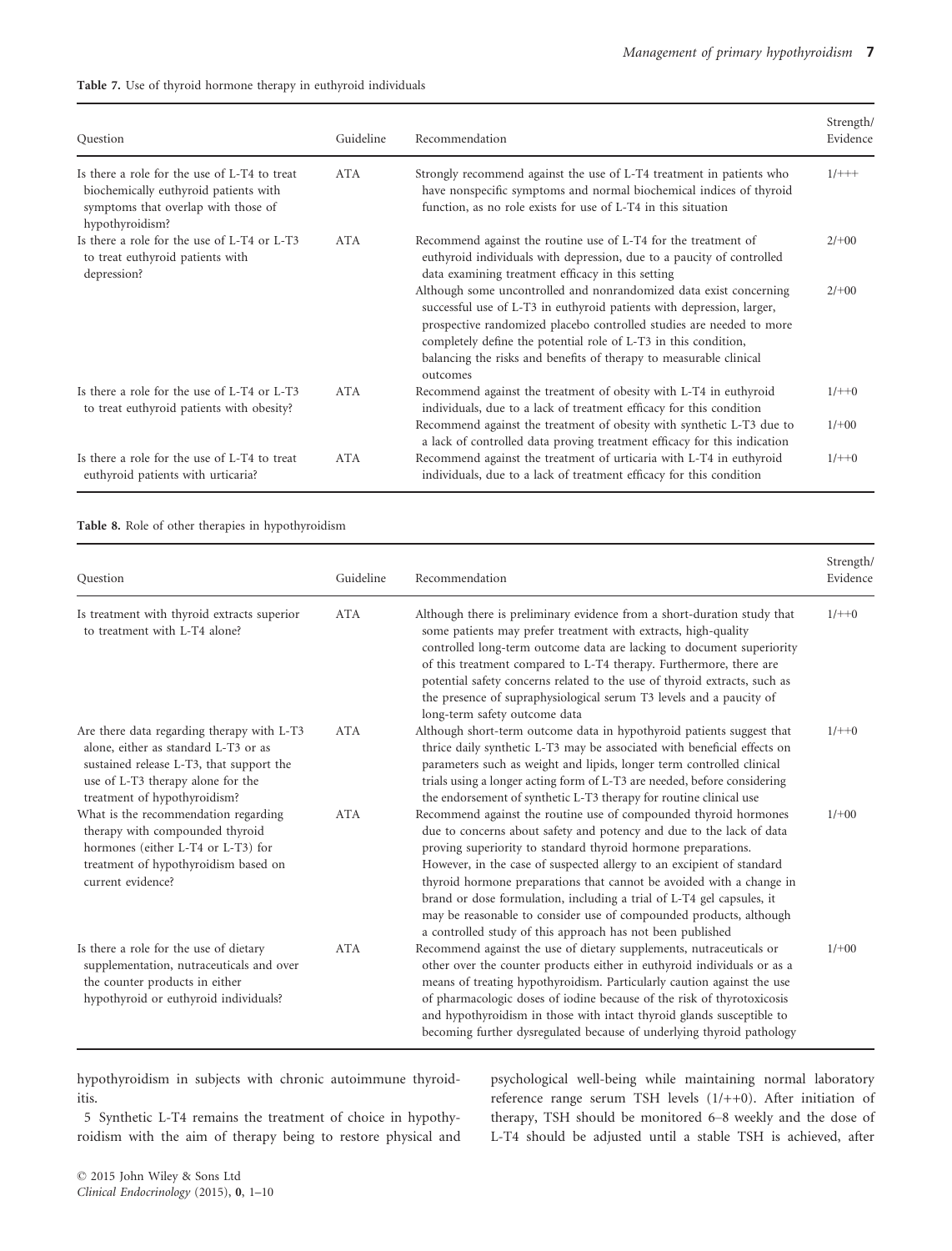#### 8 O. Okosieme et al.

|  |  |  | Table 9. Impact of genetic polymorphisms on the response to therapy |  |  |  |  |
|--|--|--|---------------------------------------------------------------------|--|--|--|--|
|--|--|--|---------------------------------------------------------------------|--|--|--|--|

| Question                                                                                                                                                                                                                                                | Guideline  | Recommendation                                                                                                                                                                                                                                                                                                                                                                                                                                                                                                                                                                                                                                                                                                                                                                                       | Strength/<br>Evidence |
|---------------------------------------------------------------------------------------------------------------------------------------------------------------------------------------------------------------------------------------------------------|------------|------------------------------------------------------------------------------------------------------------------------------------------------------------------------------------------------------------------------------------------------------------------------------------------------------------------------------------------------------------------------------------------------------------------------------------------------------------------------------------------------------------------------------------------------------------------------------------------------------------------------------------------------------------------------------------------------------------------------------------------------------------------------------------------------------|-----------------------|
| Could it be that trials comparing L-T4 and L-T3<br>combination therapy and L-T4 monotherapy have<br>not targeted the right population?                                                                                                                  | <b>ETA</b> | Limited data suggest that psychological well-being and preference for<br>L-T4 and L-T3 combination therapy may be influenced by<br>polymorphisms in thyroid hormone pathway genes, specifically in<br>thyroid hormone transporters and deiodinases                                                                                                                                                                                                                                                                                                                                                                                                                                                                                                                                                   | $2/+00$               |
| Should genetic characterization according to type 2<br>deiodinase gene polymorphism status be used to<br>guide the use of combination synthetic L-T3 and L-<br>T4 therapy in hypothyroidism, in order to optimize<br>biochemical and clinical outcomes? | <b>ATA</b> | Currently, genetic testing is not recommended as a guide to selecting<br>therapy for 3 reasons. (i) Although there are data suggesting that<br>specific polymorphisms of the type 2 deiodinase gene might be<br>associated with therapeutic response to combination synthetic L-T3<br>and L-T4 therapy, controlled confirmatory studies are needed.<br>(ii) Currently, genetic testing for these specific deiodinase<br>polymorphisms is only available in the research setting. (iii) The<br>small effect of the type 2 deiodinase gene variants identified so far<br>that do affect thyroid hormone concentrations suggests that other<br>factors (e.g. yet unidentified genetic variants) may play a far greater<br>role in determining an individual patient's thyroid hormone<br>concentrations | $1/++0$               |

#### Table 10. Ethical considerations

| Question                                                                                                                              | Guideline  | Recommendation                                                                                                                                                                                                                                                                                                                                                                                                                                                        | Strength/<br>Evidence |
|---------------------------------------------------------------------------------------------------------------------------------------|------------|-----------------------------------------------------------------------------------------------------------------------------------------------------------------------------------------------------------------------------------------------------------------------------------------------------------------------------------------------------------------------------------------------------------------------------------------------------------------------|-----------------------|
| What are the ethical obligations of<br>clinicians in treating hypothyroidism?                                                         | <b>ATA</b> | Clinical ethical principles in L-T4 treatment for hypothyroidism<br>revolve around two core ethical principles in medicine: the<br>principles of beneficence and nonmaleficence, which guide the risk/<br>benefit analysis in clinical practice, and protect clinicians from<br>deviating from practice to satisfy inappropriate patient demands.<br>Additional ethical obligations revolve around the professional<br>virtues of competence and intellectual honesty | Ungraded              |
| What are the research ethics issues<br>involved in evaluating or designing<br>clinical trials for the treatment of<br>hypothyroidism? | <b>ATA</b> | There should be recognition that there are not enough data to<br>resolve clinical disagreement amongst thyroid experts (called<br>'clinical equipoise') regarding treatment for hypothyroidism.<br>Clinical equipoise is disturbed only by the results of well-designed<br>randomized controlled trials that have the statistical power to settle<br>the question of efficacy between monotherapy and combination<br>therapy, or other forms of therapy               | Ungraded              |

which TSH can be checked 4–6 monthly, and then annually (1/  $+00$ ).

6 It is acknowledged that a proportion of individuals on L-T4 are not satisfied with therapy and have persistent symptoms despite a normal serum TSH. Such symptoms should be given due consideration and patients should be thoroughly evaluated for other potentially modifiable conditions (Box 1). In some cases, a retrospective review of the original diagnosis of hypothyroidism may be necessary. Symptom and lifestyle management support should be provided and further dose adjustments may be required  $(1/+00)$ .

7 Although fine tuning of serum TSH levels within the reference range may be indicated for individual patients, deliberate serum TSH suppression with high dose thyroid hormone replacement therapy (serum TSH <01 mU/L) should be avoided where possible as this carries a risk of adverse effects such as cardiac rhythm disorders including atrial fibrillation, strokes, osteoporosis and fracture (1/++0). As an exception, patients with a history of thyroid cancer may require deliberate suppression of serum TSH if there is a significant risk of recurrence.

8 For the vast majority of patients on L-T4, brand or named supplier prescribing is not considered necessary (2/+00). The Medicines and Healthcare Products Regulatory Agency (MHRA) have recently made recommendations to ensure the quality and consistency of L-T4 tablets that are on the UK market. Rarely, patients may require a specific brand of L-T4 to be prescribed due to intolerance of generic preparations.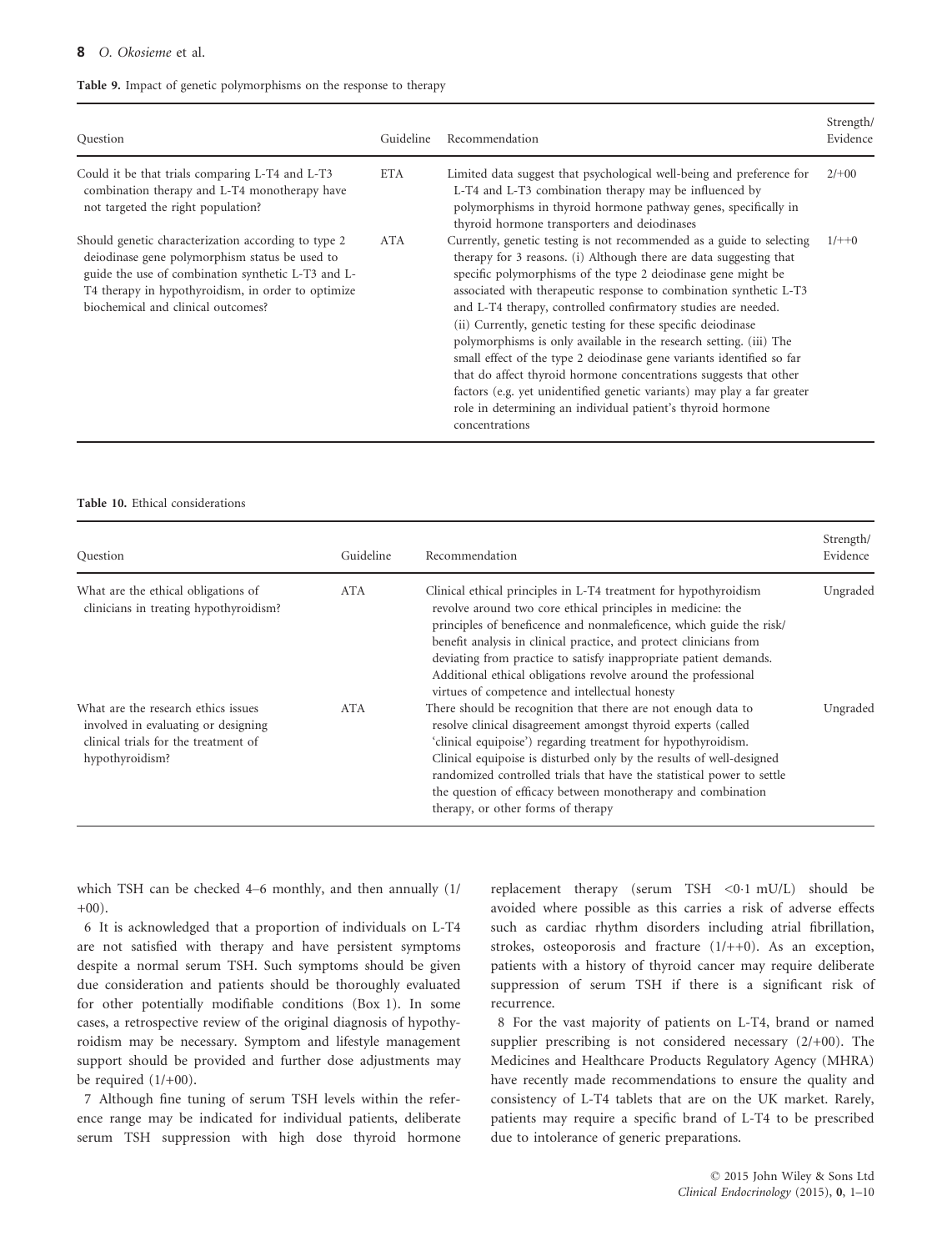| <b>Box 1.</b> Some possible causes of persistent symptoms in euthyroid patients on L-T4 |                        |                               |  |  |  |
|-----------------------------------------------------------------------------------------|------------------------|-------------------------------|--|--|--|
| Endocrine/autoimmune                                                                    | Nutritional            | Lifestyle                     |  |  |  |
| Diabetes mellitus                                                                       | Vitamin B12 deficiency | Stressful life events         |  |  |  |
| Adrenal insufficiency                                                                   | Folate deficiency      | Poor sleep pattern            |  |  |  |
| Hypopituitarism                                                                         | Vitamin D deficiency   | Work-related exhaustion       |  |  |  |
| Coeliac disease                                                                         | Iron deficiency        | Alcohol excess                |  |  |  |
| Pernicious anaemia                                                                      | Metabolic              | Others                        |  |  |  |
| Haematological                                                                          | Obesity                | Obstructive sleep apnoea      |  |  |  |
| Anaemia                                                                                 | Hypercalcaemia         | Viral and postviral syndromes |  |  |  |
| Multiple myeloma                                                                        | Electrolyte imbalance  | Chronic fatigue syndrome      |  |  |  |
| End-organ damage                                                                        | Drugs                  | Carbon monoxide poisoning     |  |  |  |
| Chronic kidney disease                                                                  | Beta-blockers          | Depression and anxiety        |  |  |  |
| Chronic liver disease                                                                   | <b>Statins</b>         | Polymyalgia rheumatica        |  |  |  |
| Congestive cardiac failure                                                              | Opiates                | Fibromyalgia                  |  |  |  |

9 Serum T3 should not be used as a therapeutic target in the management of hypothyroidism as the value of this approach is unproven  $(1/+00)$ .

10 L-T4/L-T3 combination therapy in patients with hypothyroidism should not be used routinely, as there is insufficient evidence to show that combination therapy is superior to L-T4 monotherapy  $(1/++0)$ .

11 Clinicians have an ethical responsibility to adhere to the highest professional standards of good medical practice rooted in sound evidence. This includes not prescribing potentially harmful therapies without proven advantages over existing treatments.

12 If a decision is made to embark on a trial of L-T4/L-T3 combination therapy in patients who have unambiguously not benefited from L-T4, then this should be reached following an open and balanced discussion of the uncertain benefits, likely risks of over-replacement and lack of long-term safety data. Such patients should be supervised by accredited endocrinologists with documentation of agreement after fully informed and understood discussion of the risks and potential adverse consequences. Many clinicians may not agree that a trial of L-T4/L-T3 combination therapy is warranted in these circumstances and their clinical judgement must be recognized as being valid given the current understanding of the science and evidence of the treatments (2/+00).

13 The serum TSH reference range in pregnancy is 04–25 mU/ l in the first trimester and 04–30 mU/l in the second and third trimesters or should be based on the trimester-specific reference range for the population if available. These reference ranges should be achieved where possible with appropriate doses of L-T4 preconception and most importantly in the first trimester (1/++0). L-T4/L-T3 combination therapy is not recommended in pregnancy (1/+00).

14 There is no convincing evidence to support routine use of thyroid extracts, L-T3 monotherapy, compounded thyroid hormones, iodine containing preparations, dietary supplementation and over the counter preparations in the management of hypothyroidism  $(1/+00)$ .

### **Conclusions**

This updated position statement reflects current best practice in the management of primary hypothyroidism. Levothyroxine therapy offers a safe, rational and simplified approach to the correction of hypothyroidism, and for the vast majority of patients, treatment results in improved physical and psychological well-being. However, the management of patients with a suboptimal clinical response remains challenging. The benefits of combination therapy with L-T4 and L-T3 are still unproven, and the potential for harm exists with unregulated use of unapproved therapies. Thus, future RCTs will be of value, especially on the use of combination therapy in patients with specified genetic or clinical characteristics. Strategies to improve medication adherence, optimize drug delivery and standardize thyroid hormone formulations will ultimately improve patient outcomes. The BTA hopes that this position statement along with other recently published scientific guidelines would support clinicians in implementing evidence-based strategies in the management of hypothyroidism.

#### Acknowledgements

Comments on the manuscript were kindly received from Dr WMG Tunbridge, Professor AP Weetman, Professor J Lazarus, Association for Clinical Biochemistry and Laboratory Medicine, Joint Specialty Committee for Diabetes and Endocrinology of the Royal College of Physicians, Clinical Committee of the Society for Endocrinology, and Trustees of the British Thyroid Foundation.

#### References

- 1 Roberts, C.G. & Ladenson, P.W. (2004) Hypothyroidism. Lancet, 363, 793–803.
- 2 Vaidya, B. & Pearce, S.H. (2008) Management of hypothyroidism in adults. BMJ, 337, 284–289.
- 3 Cooper, D.S. & Biondi, B. (2012) Subclinical thyroid disease. Lancet, 379, 1142–1154.